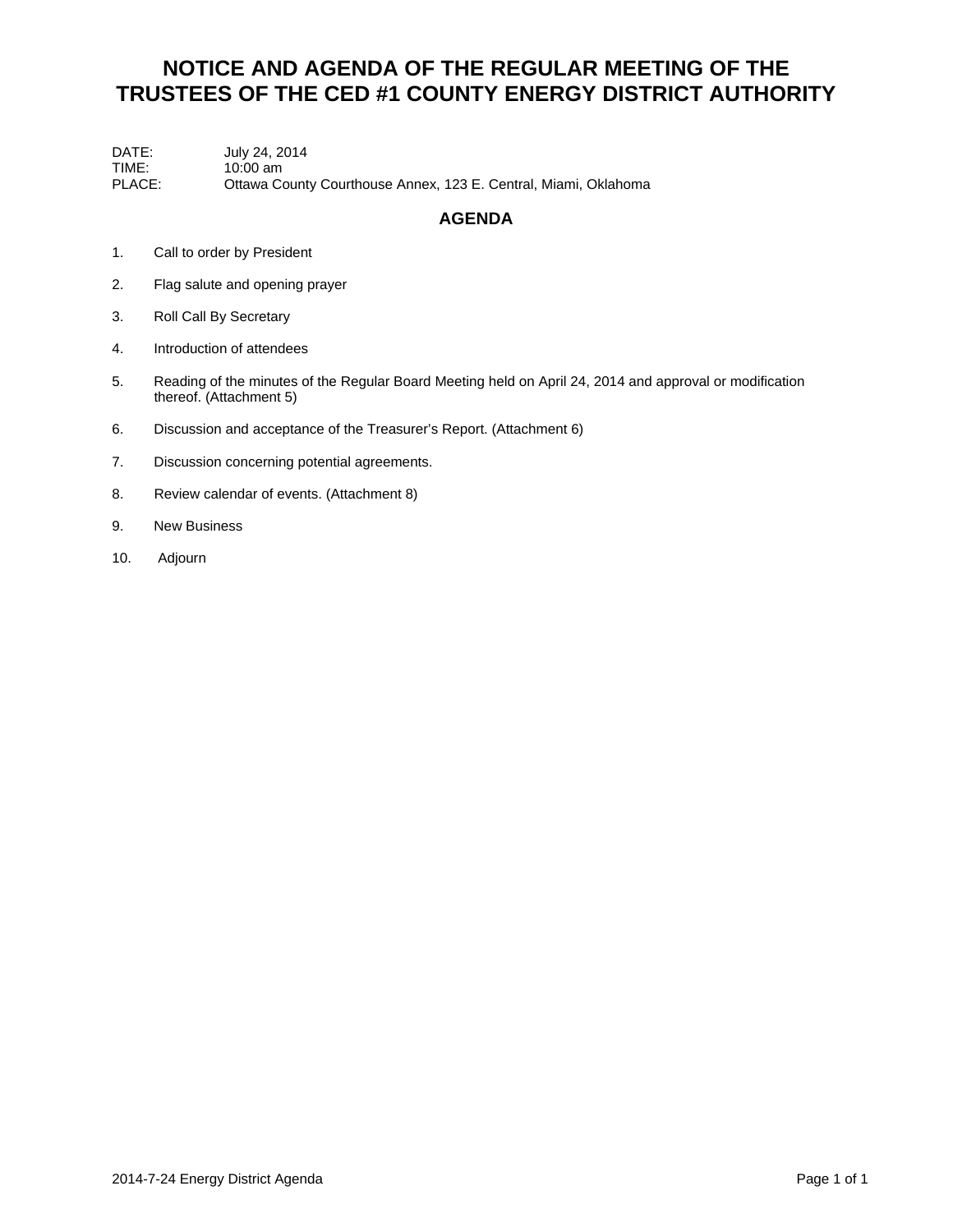## **MEETING MINUTES OF THE REGULAR MEETING OF THE TRUSTEES OF THE CED #1 COUNTY ENERGY DISTRICT AUTHORITY**

| DATE:  | April 24, 2014                                                      |
|--------|---------------------------------------------------------------------|
| TIME:  | $10:00$ am                                                          |
| PLACE: | GRDA Ecosystems and Education Center, 420 HWY 28, Langley, OK 74350 |

#### **AGENDA**

- 1. Call to order by President
- 2. Flag salute and opening prayer -*Roy Bible led the flag salute and Kirt Thacker gave the opening prayer.*
- 3. Roll Call By Secretary

| <b>COUNTY</b>     | <b>APPOINTED REP.</b>        | <b>PRESENT</b> | <b>ABSENT</b> |
|-------------------|------------------------------|----------------|---------------|
| <b>CRAIG</b>      | Roy Bible                    | X              |               |
| <b>CREEK</b>      | Danny Gann                   |                | X             |
| <b>DELAWARE</b>   | Danny Duncan                 | X              |               |
| <b>MAYES</b>      | Ryan Ball<br>(Darrell Yoder) | X              |               |
| <b>NOWATA</b>     | <b>Tim Kilpatrick</b>        | X              |               |
| <b>OSAGE</b>      | Scott Hilton (Sec/Treas)     | X              |               |
| <b>OTTAWA</b>     | <b>Russell Earls (Pres)</b>  | X              |               |
| <b>PAWNEE</b>     | David Wilkins                | X              |               |
| <b>ROGERS</b>     | <b>Kirt Thacker</b>          | X              |               |
| <b>TULSA</b>      | <b>Tom Rains</b>             | X              |               |
| <b>WASHINGTON</b> | Gary Deckard (VP)            | x              |               |

- 4. Introduction of attendees
- 5. Reading of the minutes of the Special Board Meeting held on January 23, 2014 and approval or modification thereof. (Attachment 5)

*-Scott Hilton presented the minutes from the January 23, 2014 Energy District Meeting. Danny Duncan made a motion approve the minutes as presented; Kirt Thacker seconded. Roll call vote:* 

| <b>COUNTY</b>     | <b>APPOINTED REP</b> | <b>YES</b> | <b>NO</b> | <b>ABSENT</b> |
|-------------------|----------------------|------------|-----------|---------------|
| <b>CRAIG</b>      | Roy Bible            | Х          |           |               |
| <b>CREEK</b>      | Danny Gann           |            |           | X             |
| <b>DELAWARE</b>   | Danny Duncan         | X          |           |               |
| <b>MAYES</b>      | Darrell Yoder        | Χ          |           |               |
| <b>NOWATA</b>     | Doug Sonenberg       | Χ          |           |               |
| <b>OSAGE</b>      | Scott Hilton         | X          |           |               |
| <b>OTTAWA</b>     | <b>Russell Earls</b> | Χ          |           |               |
| <b>PAWNEE</b>     | David Wilkins        | Χ          |           |               |
| <b>ROGERS</b>     | <b>Kirt Thacker</b>  | Χ          |           |               |
| <b>TULSA</b>      | <b>Tom Rains</b>     | Χ          |           |               |
| <b>WASHINGTON</b> | Gary Deckard         | Χ          |           |               |

-*Motion carried.*

6. Discussion and acceptance of the Treasurer's Report. (Attachment 6) *-Scott Hilton presented the Treasurer's Report.* 

*-Previous Balance on 1/23/2014 was \$691.98.* 

*- Credits since last meeting:* 

*1/30/2014 ..... Ottawa County ...... Payment for Services ........................................ \$3,103.68* 

*Roll call vote:* 

| <b>COUNTY</b> | <b>APPOINTED REP</b> | <b>YES</b> | <b>NO</b> | <b>ABSENT</b> |
|---------------|----------------------|------------|-----------|---------------|
| <b>CRAIG</b>  | Rov Bible            |            |           |               |
| <b>CREEK</b>  | Danny Gann           |            |           |               |
| DELAWARE      | Danny Duncan         |            |           |               |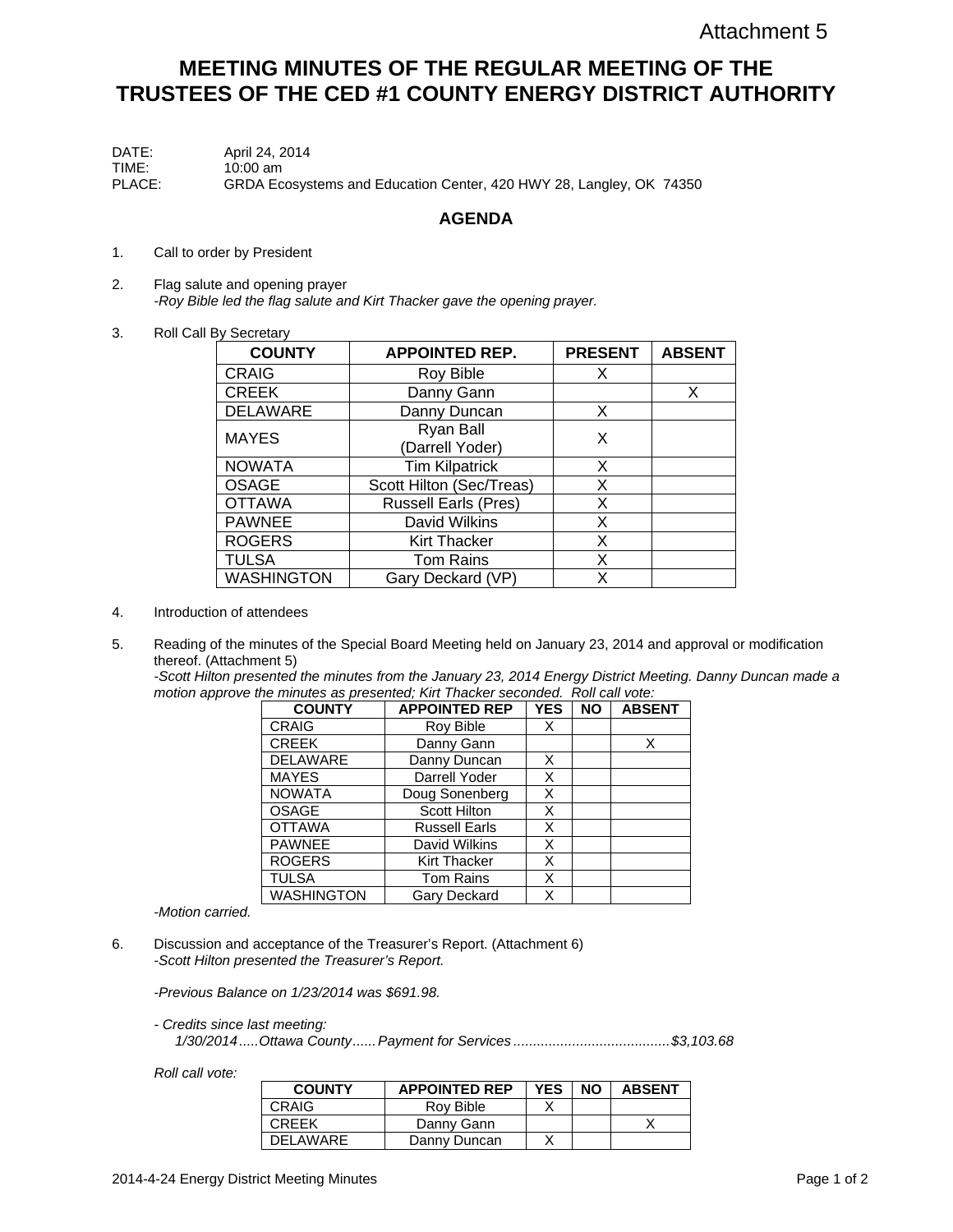### **MEETING MINUTES OF THE REGULAR MEETING OF THE TRUSTEES OF THE CED #1 COUNTY ENERGY DISTRICT AUTHORITY**

| <b>MAYES</b>      | Darrell Yoder        | х |  |
|-------------------|----------------------|---|--|
| <b>NOWATA</b>     | Doug Sonenberg       | X |  |
| OSAGE             | <b>Scott Hilton</b>  |   |  |
| <b>OTTAWA</b>     | <b>Russell Earls</b> | x |  |
| <b>PAWNEE</b>     | David Wilkins        | Χ |  |
| <b>ROGERS</b>     | <b>Kirt Thacker</b>  | X |  |
| <b>TULSA</b>      | <b>Tom Rains</b>     | x |  |
| <b>WASHINGTON</b> | Gary Deckard         | Χ |  |

-*Motion carried.*

- 7. Discussion and possible action on the audit committee findings. *-There was nothing to be discussed.*
- 8. Discussion concerning potential agreements. -*There are no new or current agreements that needed to be discussed.*
- 9. Review calendar of events. (Attachment 9) -*The next meeting will be July 24, 2014 in Ottawa County.*
- 10. New Business -*No new business.*
	-
- 11. Adjourn

- *Kirt Thacker made a motion to adjourn the meeting; Roy Bible seconded. Roll call vote:* 

| <b>COUNTY</b>     | <b>APPOINTED REP</b> | <b>YES</b> | <b>NO</b> | <b>ABSENT</b> |
|-------------------|----------------------|------------|-----------|---------------|
| <b>CRAIG</b>      | Roy Bible            | Х          |           |               |
| <b>CREEK</b>      | Danny Gann           |            |           | Χ             |
| <b>DELAWARE</b>   | Danny Duncan         | х          |           |               |
| <b>MAYES</b>      | Darrell Yoder        | х          |           |               |
| <b>NOWATA</b>     | Doug Sonenberg       | Χ          |           |               |
| <b>OSAGE</b>      | Scott Hilton         | Χ          |           |               |
| <b>OTTAWA</b>     | <b>Russell Earls</b> | X          |           |               |
| <b>PAWNEE</b>     | David Wilkins        | X          |           |               |
| <b>ROGERS</b>     | <b>Kirt Thacker</b>  | X          |           |               |
| <b>TULSA</b>      | <b>Tom Rains</b>     | X          |           |               |
| <b>WASHINGTON</b> | Gary Deckard         | Χ          |           |               |

-*Motion carried.*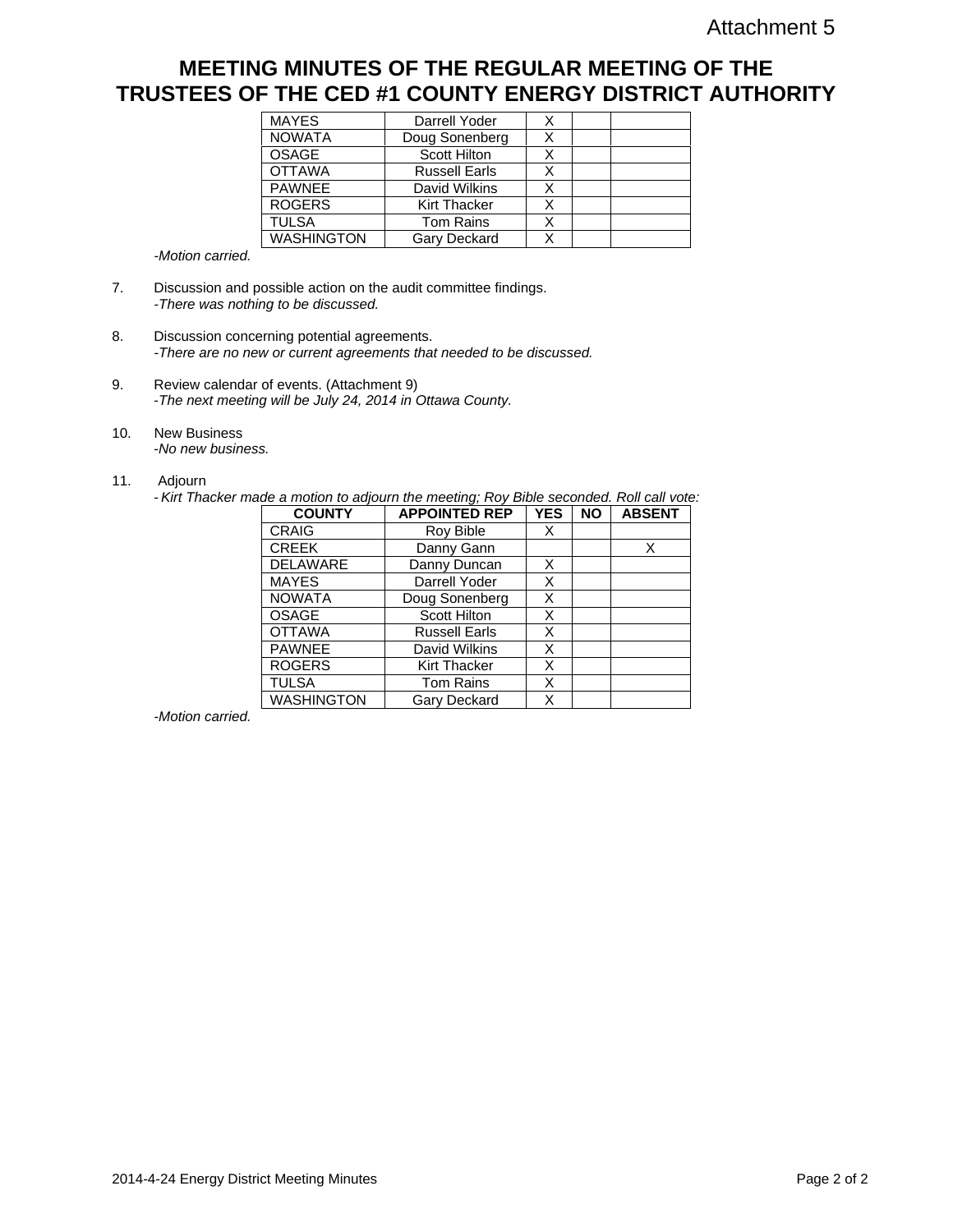# Attachment 6

#### **CED #1 County Energy District Authority Checkbook Register**

| Date                      | Check # Payee |                          | <b>Description</b>                         | <b>Debit</b> |             | <b>Credit</b> |          |
|---------------------------|---------------|--------------------------|--------------------------------------------|--------------|-------------|---------------|----------|
| 3/14/2012                 |               | CED #1 Energy District   | Deposit to start account                   |              |             |               | 300.00   |
| 3/27/2012                 |               | Deluxe Check             | Ordered Checks                             | \$           | 38.75       |               |          |
| 11/27/2012                |               | CED #1 Energy District   | Payment from Creek County                  |              |             |               | 1.068.00 |
| 1/29/2013                 |               | CED#1                    | Repayment of start-up money                |              | 300.00      |               |          |
| 5/23/2013                 |               | <b>Guy Engineering</b>   | <b>Energy District Services</b>            | Ś            | 508.00      |               |          |
| 6/17/2013                 |               | <b>Washington County</b> | Payment from Washington County             |              |             |               | 4.269.03 |
| 6/18/2013                 |               | Osage County             | Payment from Osage County                  |              |             | Ś.            | 6,289.20 |
| 6/20/2013                 |               | 1002 Guy Engineering     | Payment for Services Rendered 8/12-5/13    |              | \$10,387.50 |               |          |
| 1/30/2014                 |               | CED#1 Energy District    | Payment from Ottawa County                 |              |             |               | 3,103.68 |
| 6/6/2014                  |               | <b>Guy Engineering</b>   | Payment for Services Rendered through 5/14 | Ś            | 684.00      |               |          |
| <b>BALANCE IN ACCOUNT</b> |               |                          |                                            |              |             |               | 3.111.66 |